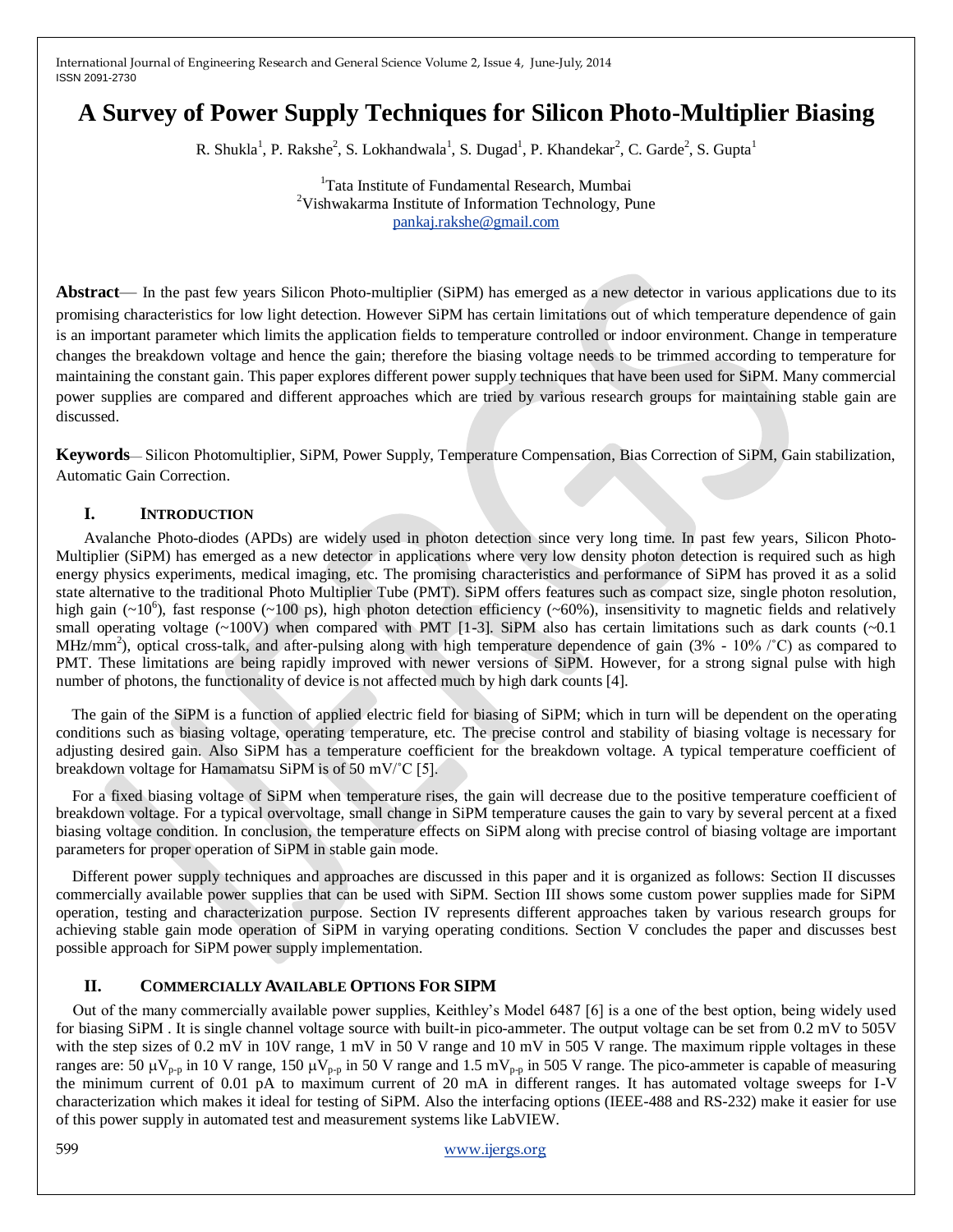Agilent Technologies has a power supply (Model 6614C) [7] which is similar to Keithley's Model 6487, but with lower precision specifications. The single channel output voltage can be set from 0V to 100 V with maximum current capacity of 0.5 mA. The programming step size for output voltage is 25 mV with maximum ripple voltage of 5 mVp-p. It also has a current meter which can measure current with accuracy of 2.5 µA, along with interfacing options of IEEE-488 and RS-232. Tektronix Model PWS4721 [8] is also capable of supplying output voltages between 0V to 72 V with maximum current capacity of 1.2 A. It has maximum output ripple voltage of 3 mVp-p. The output voltages can be set with step size of 1 mV. Typically, commercially available power supplies which are capable of giving the output voltages greater than 60 V, have specifications less precise than [6]; since they are used in general purpose applications which does not require very precise control of output voltage.

# **III. CUSTOM POWER SUPPLIES MADE FOR SIPM OPERATION AND TESTING**

CAEN has a complete SiPM development kit [9] which can be used for testing and characterization of SiPM along with provision of data logging as shown in Fig. 1. The parameters of SiPM under test such as gain, photon number resolving power and dark count rate at different photo-electron threshold etc. can be found with help of this kit.



Fig. 1 Block diagram of CAEN Silicon Photo-multiplier development kit

The module SP5600 used in development kit in [7] is a 2-channel Power Supply and Amplification Unit (PSAU) [10] which can mount two SiPMs. The PSAU supplies the bias voltage for SiPMs and also incorporates a feedback circuit that will stabilize the gain of SiPM against temperature variations. The PSAU also has an amplifier with variable gain up to 50 dB, one leading edge discriminator per channel and a coincidence circuit for event trigger logic with provision of USB for parameter configuration via software. Fig. 2 shows the block diagram for SP5600 PSAU. The PSAU is capable of providing biasing voltage up to 120V with the resolution of 1.8 mV and temperature feedback with resolution of 0.1 ˚C. This unit is meant for indoor environment use only.



Fig. 2 Block Diagram of CAEN 5600 Power Supply and Amplification Unit (PSAU)

The AiT instruments also has complete SiPM testing and data logging system which uses a SiPM base for SiPM mounting, a SiPMIM16 interface module [11] and MDU20-GI16 integrator and interface control module [12]. This setup uses AiT instrument's HV80 as a power supply for SiPM [13]. The HV80 can supply 10V to 80V adjustable output voltage which can be controlled by 0 to 2.5V control voltage. HV80 can supply 4mA output current with adjustable overcurrent shutdown, output voltage and current monitoring features. But this unit is also meant to be used in indoor, temperature controlled environment only.

Other than the CAEN and AiT instruments SiPM power supplies, there are some custom power supplies that are meant to be used with particular SiPM only. The Excelitas' Lynx SiPM module Lynx-A-33-050-T1-A [14] uses Excelitas C30742 series SiPM and it consists of stable power supply for SiPM operation, thermoelectric cooler for temperature control and a low noise amplifier. This unit takes +5V as supply voltage and gives directly the output pulse after amplifier in range of 0-5V.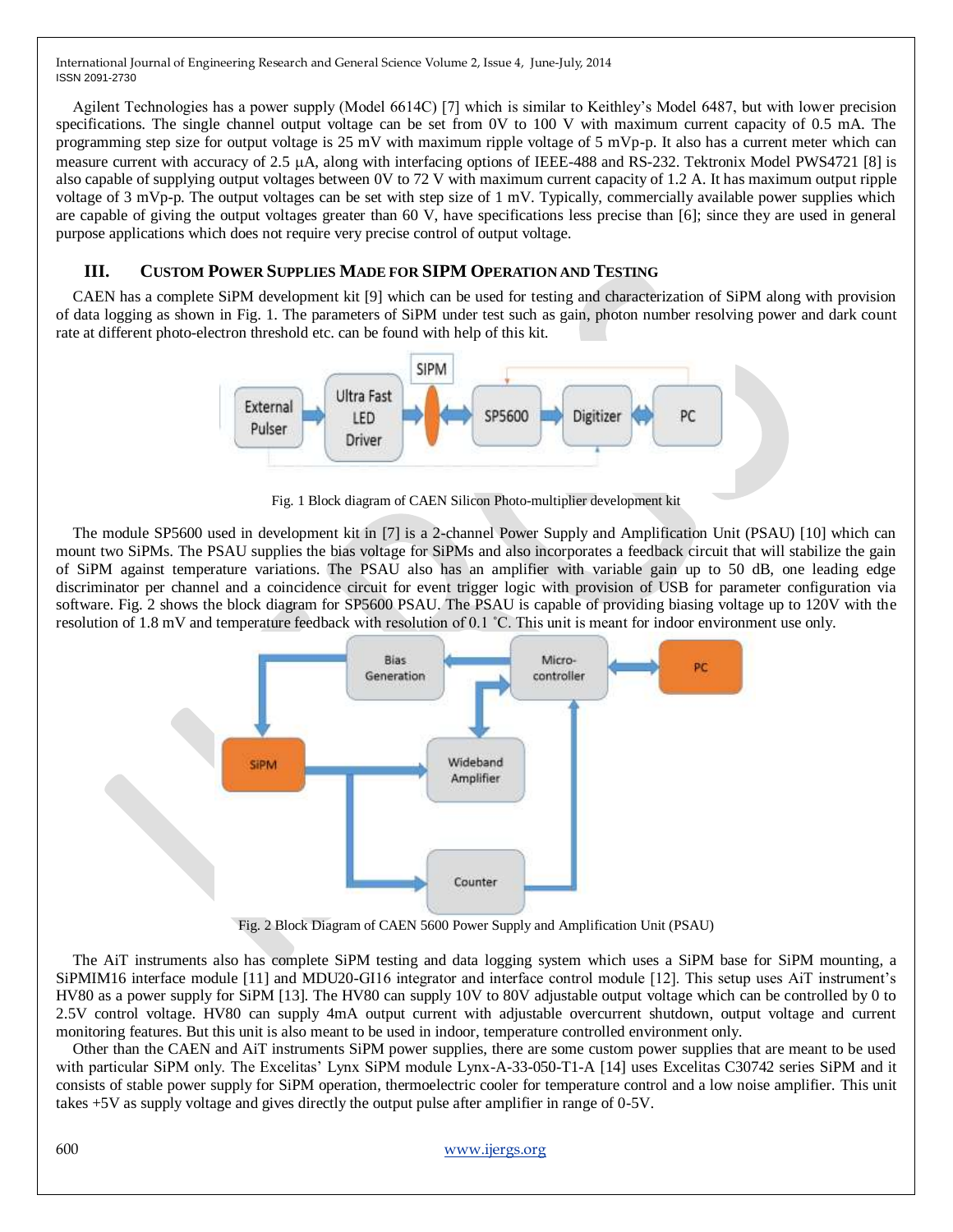Another example is the SensL MicroM-EVB and MicroB-EVB boards which are to be used with SensL L-series, M-series and Bseries SiPM. These boards have inbuilt power supply for biasing the SiPM and a pre-amplifier for amplification of SiPM output pulse. The power supply module in MicroM-EVB board gives a fixed output voltage of 29.5V and in MicroB-EVB board gives a output voltage of 27V for corresponding series SiPM.

## **IV. OTHER APPROACHES FOR SIPM BIASING**

In previous sections, all power supplies and techniques used for biasing of SiPM are commercially available and majority of them are meant to be used in temperature controlled environment since SiPM gain has significant temperature dependence (3% - 10% /˚C). These variations in gain are critical when operated with large gain of SiPM  $(-10^6)$ . For stabilizing the gain of SiPM against temperature variations, the temperature can either be kept constant or controlled while operating in closed environment. But, when SiPM is to be used in uncontrolled environmental conditions such as in outdoor applications or in space; the temperature control is not an option. The other approach to this problem is to tune the biasing voltage or SiPM dark current with changing conditions.

#### *SiPM Dark Current Control*

In [15], it is shown that the relation between dark current of SiPM and temperature can be approximated to exponential function which is similar to behaviour of thermistor. Therefore, the gain of SiPM can be stabilized by using thermistor to compensate for changes due to temperature variations by indirectly controlling the biasing voltage that will appear across SiPM. But this approach is limited to small range temperature changes and drifting of amplifier gain is possible at temperature variations outside the range. The temperature variation of -5% / $^{\circ}$ C, in the range of -18 $^{\circ}$ C to -8 $^{\circ}$ C, was minimized to a value of 0.3% / $^{\circ}$ C.

As the dark current of SiPM is a function of bias voltage and vice versa, the gain can be stabilized by controlling current that flows through SiPM. This approach is explored in [16] by designing a voltage controlled current sink using NTC thermistors that can control the current flowing through SiPM. But this approach is limited to low intensity of light and around room temperature applications where photon rate is smaller than dark count rate. Controlling the dark current through SiPM is a difficult task and makes the system more complex. But the gain variation is reduced to 6% in the temperature range of 5.1 ˚C to 33.3 ˚C.

#### *Bias Voltage Control*

Another approach is to control the biasing voltage directly [17] so that the effects of temperature variations can be compensated. This approach is relatively less complex than controlling dark current. In [17], a temperature to voltage converter module is used to control the bias voltage of SiPM. Fig. 4 shows the block diagram of the scheme. This scheme controls the bias return potential according to temperature variations to control the apparent bias voltage across SiPM, so that the over-voltage applied will be constant for achieving constant gain condition. In 3°C temperature change, gain variation of about 33% without compensation is reduced to 1% with passive compensation circuit.

A variation to the scheme in [17], is proposed by Licciulli et al., in [18]; which uses a blind SiPM as a temperature sensor for correcting the biasing voltage of other light sensitive SiPMs as shown in Fig. 3. In [18], a SiPM with no incident light (blind SiPM) is used as a temperature sensor and its gain is monitored by measuring the amplitude of output dark pulses. This temperature detector is included in a negative feedback loop which modifies the bias voltage automatically so that the amplitude of dark pulses remains constant, which will in turn keep the gain constant. The advantage of using this scheme is that it will correct the biasing voltage irrespective of knowledge of SiPM parameters. Only thing is that the parameters of blind SiPM and light sensitive SiPM should match. But the biggest disadvantage of this scheme is that it is very complex to implement. The change of 10% dark pulse amplitude variation was reduced to 2% in 20°C to 30 °C temperature range.

The approaches discussed in [15-18] uses a control of bias voltage or dark current using an operational amplifier based circuits to correct the bias voltage using temperature sensor feedback, but this increases the complexity of biasing circuit and limited to temperature variations around room temperature. A. Gil et al. [19] proposed slightly different approach that controls the external power supply. A high resolution DAC is used for controlling the high voltage supply output which supplies bias voltage. A high resolution ADC is used for feedback purpose and all control action of ADC and DAC is done with help of a micro-controller, which also reads the temperature from temperature sensor. The gain variations of 27% are reduced to 0.5% in the temperature range of 20 ˚C to 30 ˚C.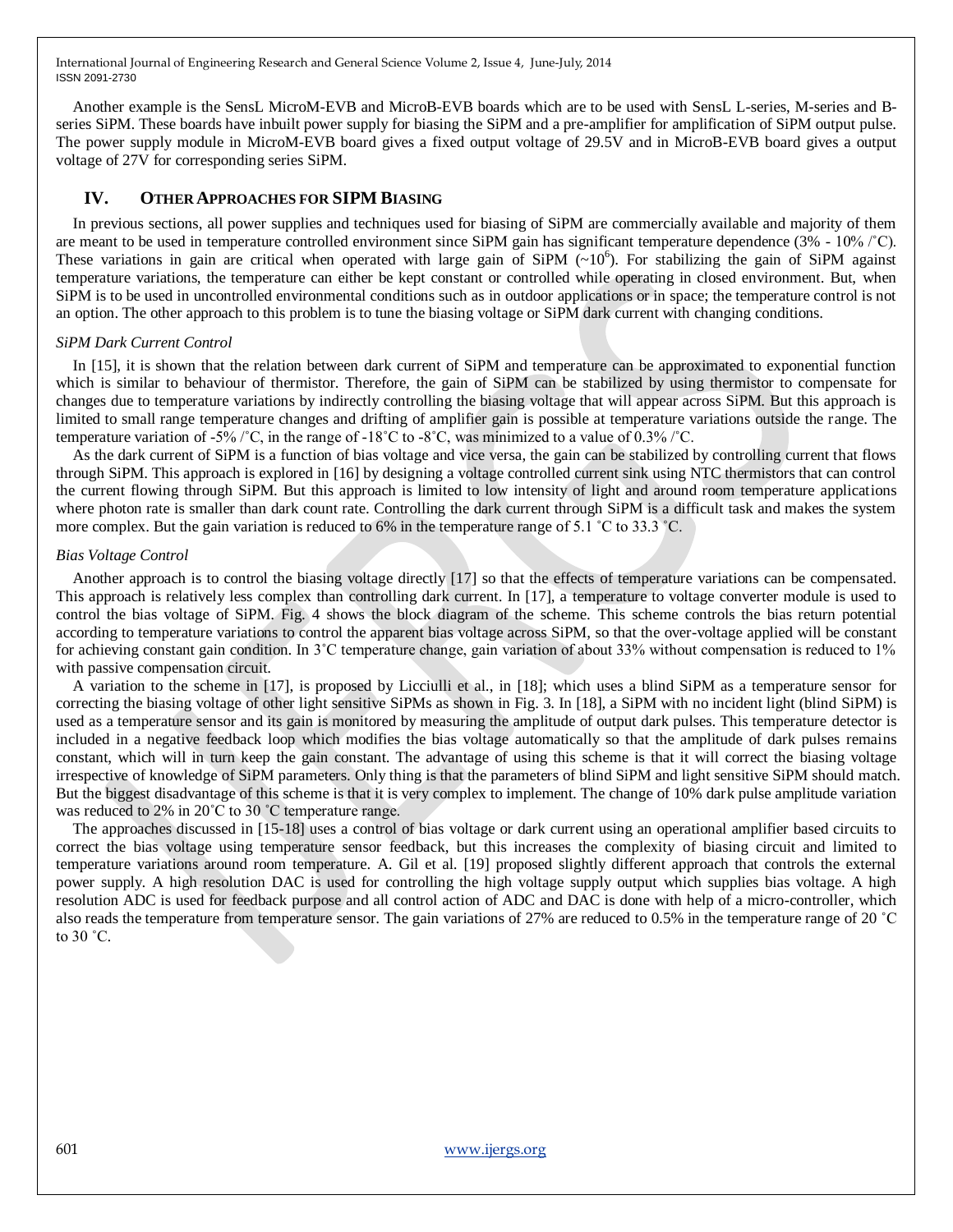

Fig. 3 A blind SiPM as a temperature sensor for correcting biasing voltage

In [20], the relation between gain, temperature and bias voltage is represented in the form of an equation and an external feedback system is implemented using LabVIEW. This system takes the temperature input from a resistance thermometer attached to SiPM assembly and gain input from SiPM data acquisition system. The corrected biasing voltage is calculated depending on the two inputs to LabVIEW system and accordingly the power module is controlled to give corrected biasing voltage. The gain deviation of maximum 1% is achieved in the temperature range of 0˚C to 40 ˚C in this approach.

An extension of system in [20] is presented by same authors in [21], where a self-calibrating gain stabilization method is used for multiple SiPMs. The parameters for stable gain operation are found for one or few SiPM's from a group of SiPM's and these parameters are applied to all detectors in the group. When any of the SiPM does not have same parameters, the gain of that SiPM is different. The system then recalculates the parameters for only those SiPM's whose gain is not matched with the gain of the calibrated SiPM's such that the gain of all detectors is constant. The calibration process is triggered each time the temperature changes. The value of gain does not differ by more than 1% from the set value [21]. This method is useful in systems where large number of detectors are present and it can reduce the calibration process time significantly. Another advantage is that, one need not know the parameters of all detectors; the parameters of only one or few detectors from the group of same detectors will be sufficient for operation of such large systems.

#### *Temperature Control*

Controlling the biasing voltage according to temperature variations works for keeping the gain constant, but the noise levels of SiPM also increases with increase in temperature and also drifting of amplification gain of SiPM pulse amplifier is also possible. The low value of Signal-to-noise-ratio (SNR) will result in poor energy resolution and errors in event localization of scintillator based systems [22]. However, cooling of SiPM results increase in SNR and energy resolution by SiPM. In [22] a recirculating cooled clear optical liquid is inserted between two optical windows of SiPM resulting in cooling and light conduction in one module. This method is efficient for increasing the SNR of SIPM output, but at the same time it is useful for keeping the gain constant by controlling the temperature. More research is going on in cooling the SiPM structure itself.

The use of Peltier cooler for maintaining the SiPM temperature is demonstrated in [23]. The temperature control of approximately 10˚C can be achieved by using Peltier cooler. A complete multichannel SiPM power supply is designed [23] which can be used for 18 SiPM channels simultaneously. This supply can regulate the output voltage from  $0V$  to  $100$  V and can supply  $100 \mu A$  current per channel. The output voltage is settable with a resolution of 25 mV with stability of 5 mV. This type of supply is useful for multichannel systems where multiple SiPM detectors are required to work simultaneously.

### **V. CONCLUSION AND DISCUSSION**

The power supply approaches discussed in section II and III are available commercially but main disadvantage is that the whole unit can be used with single SiPM channel and the cost of instrument will be very high. A custom power supply unit [23] with multiple channels capability at relatively lower cost than commercially available options is the way ahead. The control of bias voltage (or dark current) of SiPM with respect to temperature can be implemented in this custom power supply unit with help of temperature sensor and a controlling device like micro-controller or FPGA. A complete feedback system will be possible for control of biasing voltage of SiPM with respect to varying temperature conditions. This approach will help to prove SiPM as a more accurate sensor and suitable for use in different environmental conditions.

#### **REFERENCES**

[1] P. Buzhan *et al.*, "Silicon photomultiplier and its possible applications," *Nucl. Instrum. Meth. A*, vol. 504, pp. 48–52, 2003.

[2] P. Finocchiaro *et al.*, "Features of Silicon Photo Multipliers: Precision Measurements of Noise, Cross-Talk, Afterpulsing, Detection Efficiency‖, *IEEE Trans. Nucl. Sci.,* vol. 53, No. 3, pp. 1033-1041, 2009.